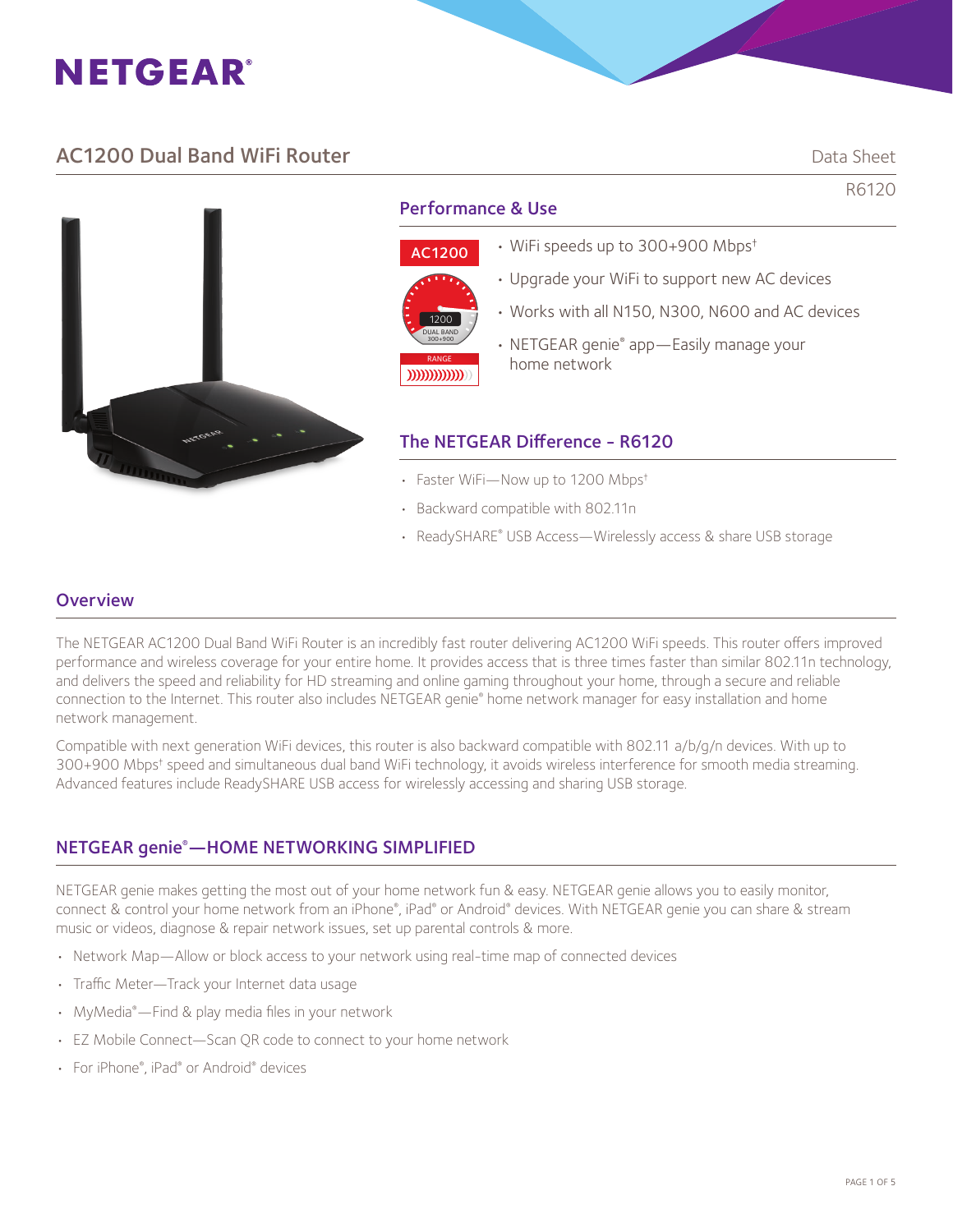# **AC1200 Dual Band WiFi Router Contract Contract Contract Contract Contract Contract Contract Contract Contract Contract Contract Contract Contract Contract Contract Contract Contract Contract Contract Contract Contract Con**

R6120

## Speed

Speed makes video streaming better. Speed makes online gaming more fun. Speed makes all your devices really go. And any place you need speed, with NETGEAR you got it. Fast download speeds up to 1200 Mbps. WiFi with dual band technology providing whole home coverage. Everything you need for a fast connected home.

### Best WiFi Speed



AC1200 WIFI-Up to 300+900 Mbps<sup>+</sup>

## WiFi Range

Homes come in all shapes and sizes. The AC1200 Dual Band WiFi Router provides WiFi connectivity throughout your home for all your Internet-enabled devices.

#### Better WiFi Range



BETTER RANGE—WiFi coverage throughout your large home

# Sharing

Relive memories and share them with others. Find photos, videos and music stored on a shared USB hard drive and enjoy them on your DLNA TV right from your couch. If it's secure and shared storage access you want, NETGEAR has easy ways to do it.

#### Share & stream your movies, music, photos



READYSHARE® USB ACCESS—Wirelessly access & share USB hard drives via one (1) USB 2.0 port with ReadySHARE®



ReadySHARE® PRINTER—Provides wireless access & sharing to a USB printer

## Reliable Connections

Stay connected—with your devices, your media, and your friends. Simultaneous Dual Band WiFi provides two separate WiFi networks—2.4GHz for legacy devices and 5GHz which is less interference-prone for media streaming.

#### Enjoy high-performance connectivity throughout your home



 SIMULTANEOUS DUAL BAND—Reduces interference for better connections to more WiFi devices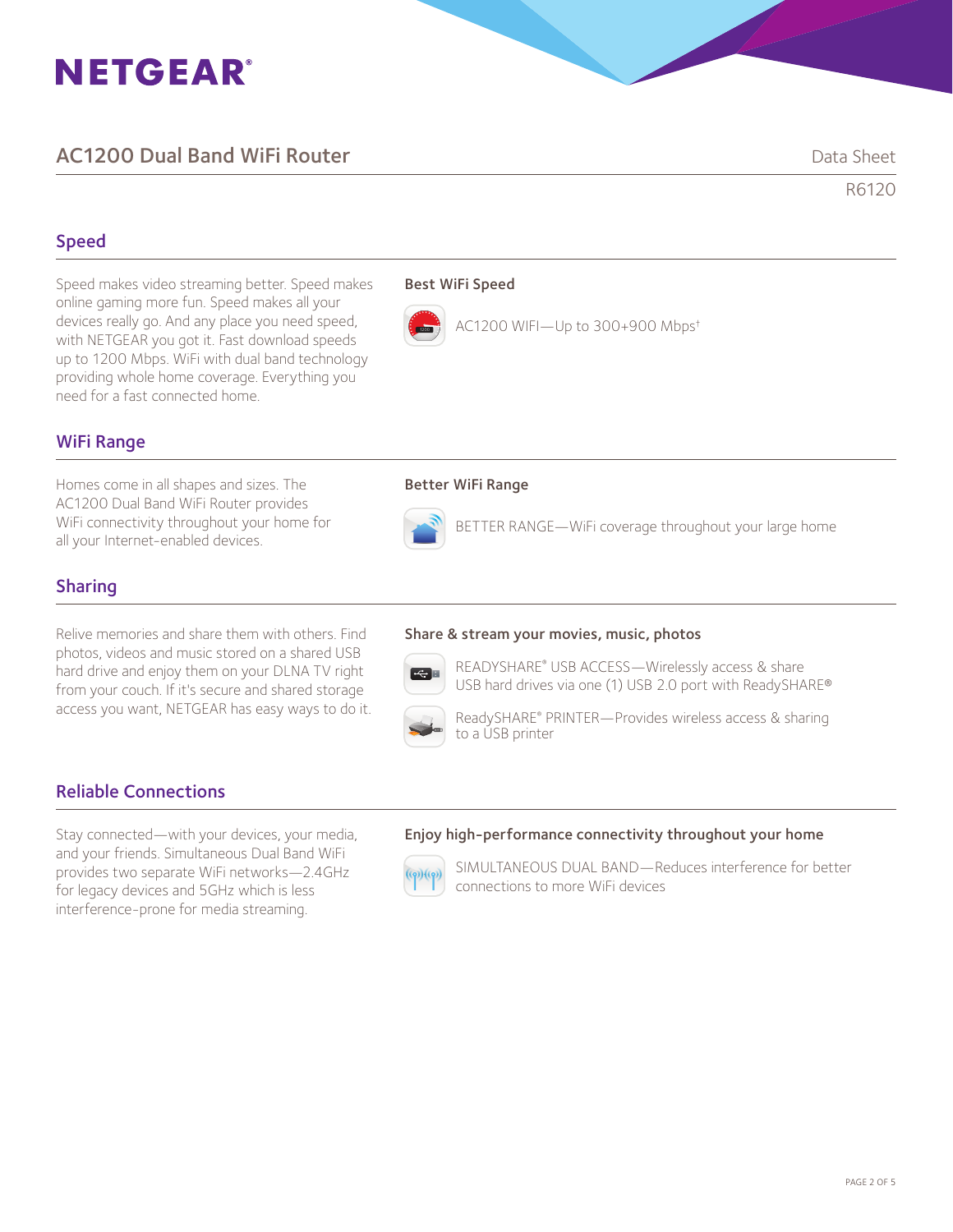# **AC1200 Dual Band WiFi Router Contract Contract Contract Contract Contract Contract Contract Contract Contract Contract Contract Contract Contract Contract Contract Contract Contract Contract Contract Contract Contract Con**

R6120

## Ease Of Use

NETGEAR makes it easy to do more with your digital devices. Or, use Push 'N' Connect to add devices to your WiFi network with a push of a button. And the simple browser-based installation with no CD makes router installation easy using an iPad, tablet, smartphone, or computer.

#### Simple network management

**EASY INSTALL—Easy setup for iPad®**, tablets, smartphones  $\overline{\mathbf{C}}$  EASY INSTAL



PUSH 'N' CONNECT—Easy push button WiFi connections (WPS)



 WIFI SCHEDULE ON/OFF—Schedule your WiFi On/Off time for better power savings

**A RETGEAR GENIE® APP—Personal dashboard to monitor,** control & repair your home network

## **Security**

Guest networks create a completely separate WiFi network for your guests' devices so they do not have access to your home network or to the shared USB hard drive with all your personal data. Secure WiFi connections offer high level WPA/WPA2 security.

#### Safeguard your network



GUEST NETWORK ACCESS—Separate & secure access for guests



 SECURE WIFI CONNECTIONS—High level wireless security with WPA/WPA2

# Applications

With the AC1200 Dual Band WiFi Router create a powerful home network for applications such as lag-free multiple HD streaming, multi-player online gaming, ultra-fast, reliable connection to the Internet and a secure wireless connection.

#### Ideal uses



 EMAIL, CHAT, SURF, MUSIC, VIDEO—Enjoy a fast, reliable and secure wireless connection to the Internet



ONLINE GAMING—Optimized for multi-player with no lags



HD STREAMING—Enjoy high-quality HD streaming



MULTIPLE HD STREAMING—Optimized for a smooth, lag-free multiple HD streaming experience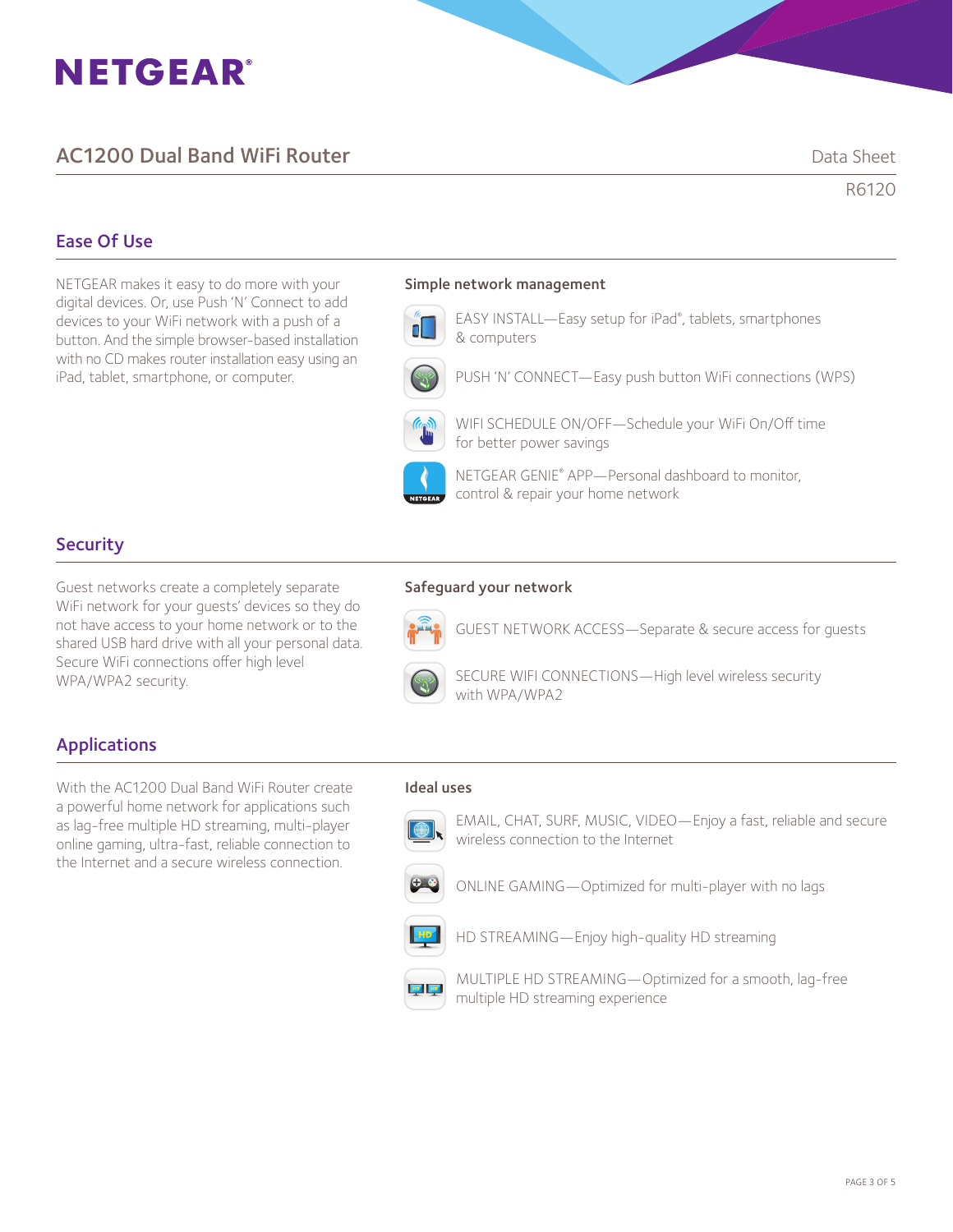

| <b>AC1200 Dual Band WiFi Router</b> | Data Sheet |
|-------------------------------------|------------|
|                                     | R6120      |

# Connection Diagram